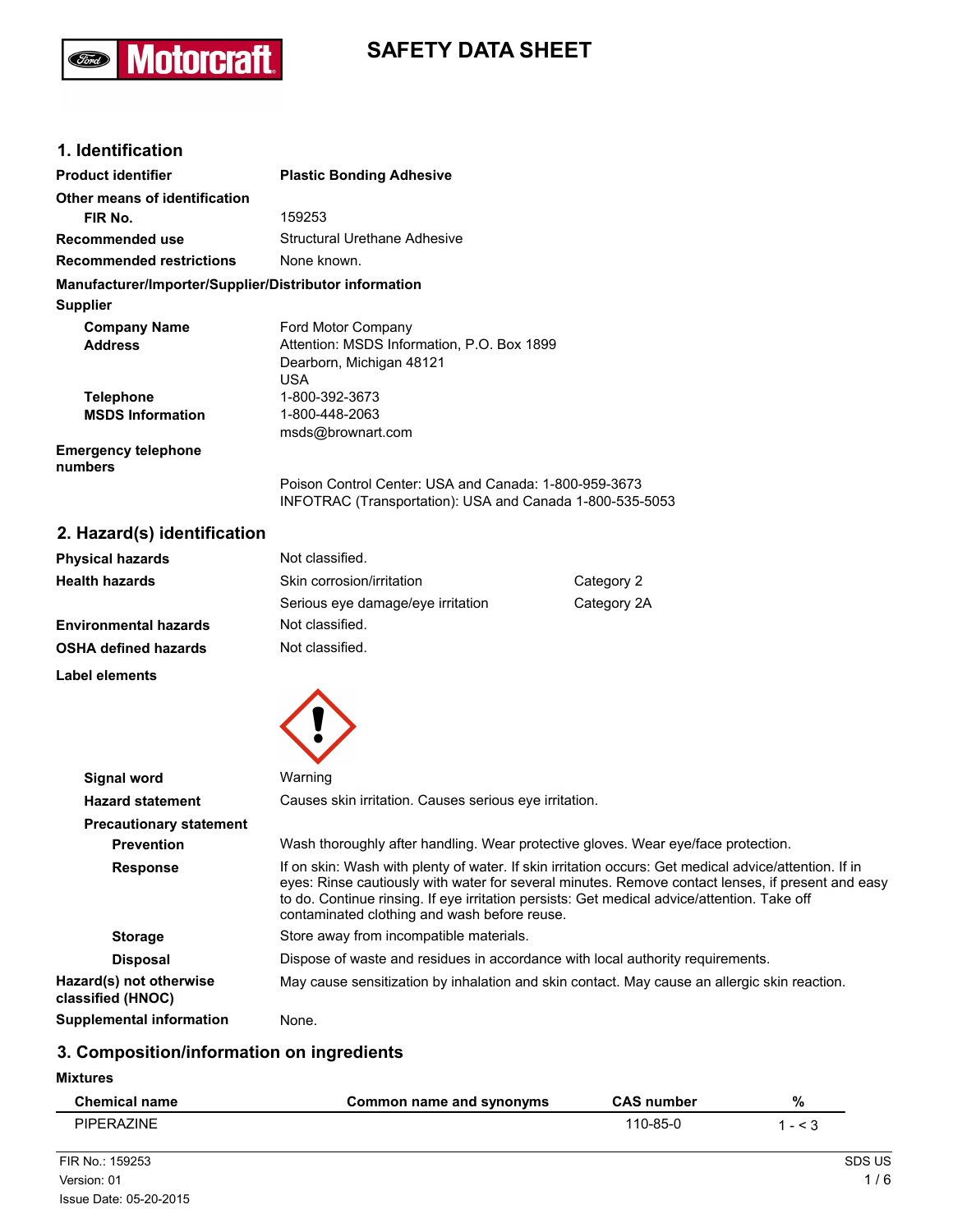Specific chemical identity and/or exact percentage (concentration) of composition has been withheld as a trade secret.

| 4. First-aid measures                                                        |                                                                                                                                                                                                        |
|------------------------------------------------------------------------------|--------------------------------------------------------------------------------------------------------------------------------------------------------------------------------------------------------|
| <b>Inhalation</b>                                                            | Move to fresh air. Call a physician if symptoms develop or persist.                                                                                                                                    |
| <b>Skin contact</b>                                                          | Remove contaminated clothing. Wash with plenty of soap and water. If skin irritation occurs: Get<br>medical advice/attention. Wash contaminated clothing before reuse.                                 |
| Eye contact                                                                  | Immediately flush eyes with plenty of water for at least 15 minutes. Remove contact lenses, if<br>present and easy to do. Continue rinsing. Get medical attention if irritation develops and persists. |
| Ingestion                                                                    | Rinse mouth. Call a physician or poison control center immediately. Do not induce vomiting.                                                                                                            |
| <b>Most important</b><br>symptoms/effects, acute and<br>delayed              | Severe eye irritation. Symptoms may include stinging, tearing, redness, swelling, and blurred<br>vision. Skin irritation. May cause redness and pain.                                                  |
| Indication of immediate<br>medical attention and special<br>treatment needed | Provide general supportive measures and treat symptomatically. Keep victim under observation.<br>Symptoms may be delayed.                                                                              |
| <b>General information</b>                                                   | Ensure that medical personnel are aware of the material(s) involved, and take precautions to<br>protect themselves.                                                                                    |
| 5. Fire-fighting measures                                                    |                                                                                                                                                                                                        |

| Suitable extinguishing media                                            | Powder. Alcohol resistant foam. Carbon dioxide (CO2).                                                                                                      |
|-------------------------------------------------------------------------|------------------------------------------------------------------------------------------------------------------------------------------------------------|
| Unsuitable extinguishing<br>media                                       | Do not use water jet as an extinguisher, as this will spread the fire.                                                                                     |
| Specific hazards arising from<br>the chemical                           | Container may explode in heat of fire. Upon decomposition, this product emits carbon monoxide,<br>carbon dioxide and/or low molecular weight hydrocarbons. |
| <b>Special protective equipment</b><br>and precautions for firefighters | Self-contained breathing apparatus and full protective clothing must be worn in case of fire.                                                              |
| Fire fighting<br>equipment/instructions                                 | Move containers from fire area if you can do so without risk.                                                                                              |
| Specific methods                                                        | Use standard firefighting procedures and consider the hazards of other involved materials.                                                                 |
| General fire hazards                                                    | No unusual fire or explosion hazards noted.                                                                                                                |

### **6. Accidental release measures**

| Personal precautions,<br>protective equipment and<br>emergency procedures | Keep unnecessary personnel away. Keep people away from and upwind of spill/leak. Wear<br>appropriate protective equipment and clothing during clean-up. Avoid contact with eyes, skin, and<br>clothing. Avoid inhalation of vapors. Do not touch damaged containers or spilled material unless<br>wearing appropriate protective clothing. Ensure adequate ventilation. Local authorities should be<br>advised if significant spillages cannot be contained. For personal protection, see section 8 of the<br>SDS. |
|---------------------------------------------------------------------------|--------------------------------------------------------------------------------------------------------------------------------------------------------------------------------------------------------------------------------------------------------------------------------------------------------------------------------------------------------------------------------------------------------------------------------------------------------------------------------------------------------------------|
| <b>Methods and materials for</b><br>containment and cleaning up           | The product is immiscible with water and will sediment in water systems.                                                                                                                                                                                                                                                                                                                                                                                                                                           |
|                                                                           | Large Spills: Stop the flow of material, if this is without risk. Use water spray to reduce vapors or<br>divert vapor cloud drift. Dike the spilled material, where this is possible. Cover with plastic sheet to<br>prevent spreading. Absorb in vermiculite, dry sand or earth and place into containers. Following<br>product recovery, flush area with water.                                                                                                                                                  |
|                                                                           | Small Spills: Wipe up with absorbent material (e.g. cloth, fleece). Clean surface thoroughly to<br>remove residual contamination.                                                                                                                                                                                                                                                                                                                                                                                  |
|                                                                           | Never return spills to original containers for re-use. For waste disposal, see section 13 of the SDS.                                                                                                                                                                                                                                                                                                                                                                                                              |
| <b>Environmental precautions</b>                                          | Avoid discharge into drains, water courses or onto the ground.                                                                                                                                                                                                                                                                                                                                                                                                                                                     |
| 7. Handling and storage                                                   |                                                                                                                                                                                                                                                                                                                                                                                                                                                                                                                    |
| <b>Precautions for safe handling</b>                                      | Avoid contact with eyes, skin, and clothing. Avoid breathing vapor. Avoid prolonged exposure.<br>Provide adequate ventilation. Wear appropriate personal protective equipment. Observe good<br>industrial hygiene practices.                                                                                                                                                                                                                                                                                       |
| Conditions for safe storage,<br>including any incompatibilities           | Keep containers tightly closed in a cool, well-ventilated place. Store away from incompatible<br>materials (see Section 10 of the SDS).                                                                                                                                                                                                                                                                                                                                                                            |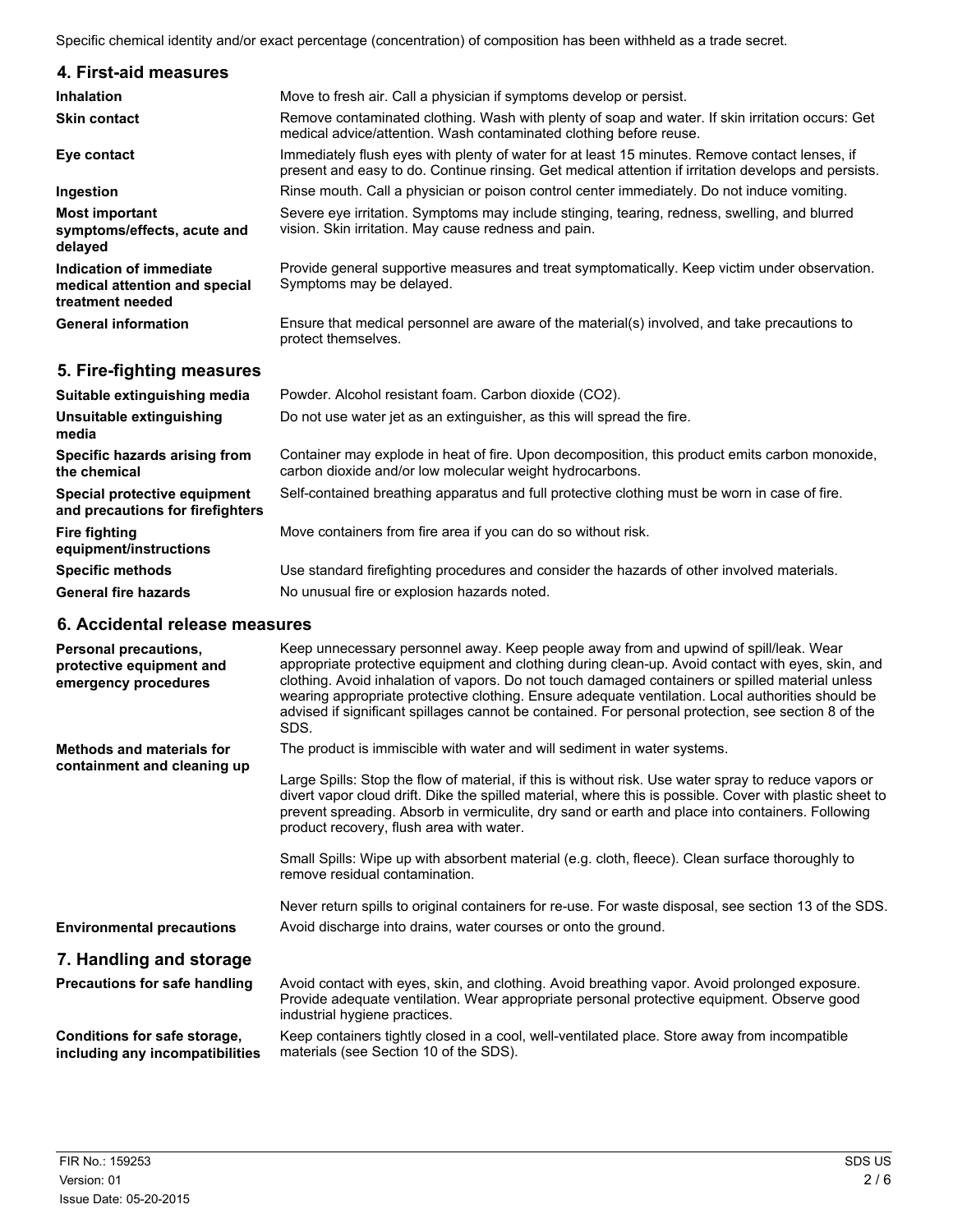## **8. Exposure controls/personal protection**

#### **Occupational exposure limits**

#### **US. ACGIH Threshold Limit Values Components Type Value Form** TWA **1200** 10.03 ppm Inhalable fraction and vapor. PIPERAZINE (CAS 110-85-0) **Biological limit values** No biological exposure limits noted for the ingredient(s). **Appropriate engineering controls** Use adequate ventilation to control airborne concentrations below the exposure limits/guidelines. If user operations generate a vapor, dust and/or mist, use process enclosure, local exhaust ventilation, or other engineering controls to control airborne levels below the recommended exposure limits/guidelines. **Individual protection measures, such as personal protective equipment Eye/face protection** Wear safety glasses with side shields (or goggles). **Skin protection Hand protection** Suitable chemical protective gloves should be worn when the potential exists for prolonged or repeated skin exposure. The choice of an appropriate glove does not only depend on its material but also on other quality features and is different from one producer to the other. Rubber gloves. Neoprene. Nitrile. **Other** Wear appropriate chemical resistant clothing. Wear appropriate chemical resistant clothing if applicable. **Respiratory protection** If engineering controls do not maintain airborne concentrations to a level which is adequate to protect worker health, an approved respirator must be worn. Respirator selection, use and maintenance should be in accordance with the requirements of OSHA Respiratory Protection Standard 29 CFR 1910.134 and/or Canadian Standard CSA Z94.4. **Thermal hazards** Wear appropriate thermal protective clothing, when necessary. **General hygiene considerations** Always observe good personal hygiene measures, such as washing after handling the material and before eating, drinking, and/or smoking. Routinely wash work clothing and protective equipment to remove contaminants.

### **9. Physical and chemical properties**

| <b>Appearance</b>                            |                                  |
|----------------------------------------------|----------------------------------|
| <b>Physical state</b>                        | Liquid.                          |
| <b>Form</b>                                  | Liguid.                          |
| Color                                        | Off-white.                       |
| Odor                                         | Odorless.                        |
| <b>Odor threshold</b>                        | Not available.                   |
| рH                                           | Not available.                   |
| Melting point/freezing point                 | Not available.                   |
| Initial boiling point and boiling<br>range   | Not available.                   |
| <b>Flash point</b>                           | > 199.4 °F (> 93.0 °C) SETAFLASH |
| <b>Evaporation rate</b>                      | Not available.                   |
| Flammability (solid, gas)                    | Not applicable.                  |
| Upper/lower flammability or explosive limits |                                  |
| <b>Flammability limit - lower</b><br>(%)     | Not available.                   |
| <b>Flammability limit - upper</b><br>(%)     | Not available.                   |
| Explosive limit - lower (%)                  | Not available.                   |
| Explosive limit - upper (%)                  | Not available.                   |
| Vapor pressure                               | Not available.                   |
| <b>Vapor density</b>                         | $> 1$ (AIR=1)                    |
| <b>Relative density</b>                      | 1.26                             |
| <b>Relative density temperature</b>          | 39.2 °F (4 °C)                   |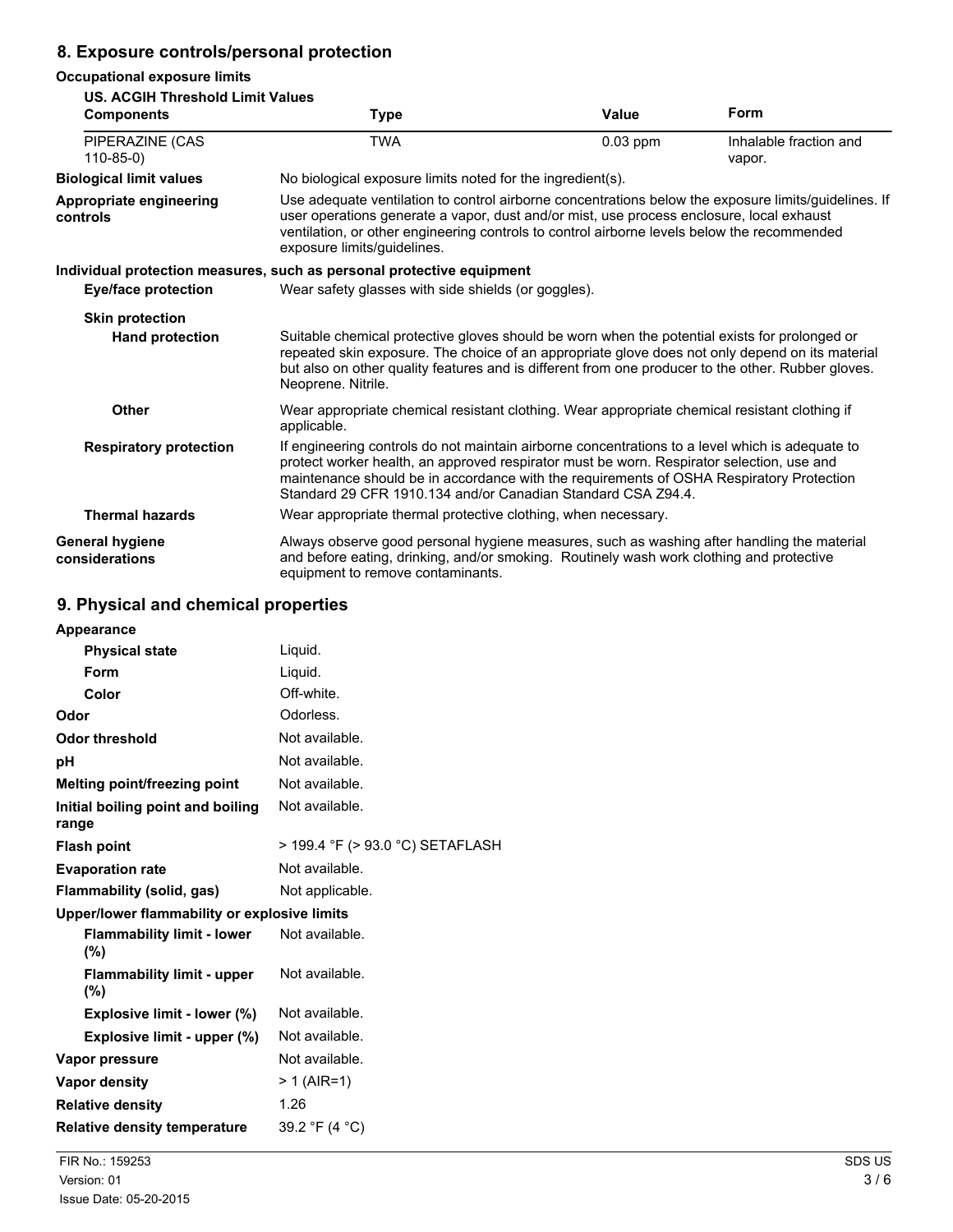| Solubility(ies)                                   |                           |
|---------------------------------------------------|---------------------------|
| Solubility (water)                                | <b>INSOLUBLE IN WATER</b> |
| <b>Partition coefficient</b><br>(n-octanol/water) | Not available.            |
| <b>Auto-ignition temperature</b>                  | Not available.            |
| <b>Decomposition temperature</b>                  | Not available.            |
| <b>Viscosity</b>                                  | Not available.            |
| <b>Other information</b>                          |                           |
| VOC (Weight %)                                    | $0$ g/l                   |

## **10. Stability and reactivity**

| <b>Reactivity</b>                            | The product is stable and non-reactive under normal conditions of use, storage and transport.                       |
|----------------------------------------------|---------------------------------------------------------------------------------------------------------------------|
| <b>Chemical stability</b>                    | Material is stable under normal conditions.                                                                         |
| <b>Possibility of hazardous</b><br>reactions | No dangerous reaction known under conditions of normal use.                                                         |
| <b>Conditions to avoid</b>                   | Avoid temperatures exceeding the flash point. Contact with incompatible materials.                                  |
| Incompatible materials                       | Strong acids. Strong oxidizing agents.                                                                              |
| <b>Hazardous decomposition</b><br>products   | Upon decomposition, this product emits carbon monoxide, carbon dioxide and/or low molecular<br>weight hydrocarbons. |

## **11. Toxicological information**

#### **Information on likely routes of exposure**

| <b>Inhalation</b>                                 | May cause sensitization by inhalation. Prolonged inhalation may be harmful.                                                                           |  |
|---------------------------------------------------|-------------------------------------------------------------------------------------------------------------------------------------------------------|--|
| <b>Skin contact</b>                               | Causes skin irritation. May cause sensitization by skin contact.                                                                                      |  |
| Eye contact                                       | Causes serious eve irritation.                                                                                                                        |  |
| Ingestion                                         | May be harmful if swallowed. However, ingestion is not likely to be a primary route of occupational<br>exposure.                                      |  |
| Symptoms related to the<br>physical, chemical and | Severe eye irritation. Symptoms may include stinging, tearing, redness, swelling, and blurred<br>vision. Skin irritation. May cause redness and pain. |  |

#### **toxicological characteristics**

#### **Information on toxicological effects**

#### **Acute toxicity**

| <b>Components</b>                                              | <b>Species</b>                                                                                                      | <b>Calculated/Test Results</b> |
|----------------------------------------------------------------|---------------------------------------------------------------------------------------------------------------------|--------------------------------|
| PIPERAZINE (CAS 110-85-0)                                      |                                                                                                                     |                                |
| Acute                                                          |                                                                                                                     |                                |
| Oral                                                           |                                                                                                                     |                                |
| LD50                                                           | Mouse                                                                                                               | 1900 mg/kg                     |
|                                                                | Rat                                                                                                                 | 2050 mg/kg                     |
| <b>Skin corrosion/irritation</b>                               | Causes skin irritation.                                                                                             |                                |
| Serious eye damage/eye<br>irritation                           | Causes serious eye irritation.                                                                                      |                                |
| Respiratory or skin sensitization                              |                                                                                                                     |                                |
| <b>Respiratory sensitization</b>                               | May cause sensitization by inhalation.                                                                              |                                |
| <b>Skin sensitization</b>                                      | May cause sensitization by skin contact.                                                                            |                                |
| Germ cell mutagenicity                                         | No data available to indicate product or any components present at greater than 0.1% are<br>mutagenic or genotoxic. |                                |
| Carcinogenicity                                                | This product is not considered to be a carcinogen by IARC, ACGIH, NTP, or OSHA.                                     |                                |
| OSHA Specifically Regulated Substances (29 CFR 1910.1001-1050) |                                                                                                                     |                                |
| Not listed.                                                    |                                                                                                                     |                                |
| <b>Reproductive toxicity</b>                                   | This product is not expected to cause reproductive or developmental effects.                                        |                                |
| Specific target organ toxicity -<br>single exposure            | Not classified.                                                                                                     |                                |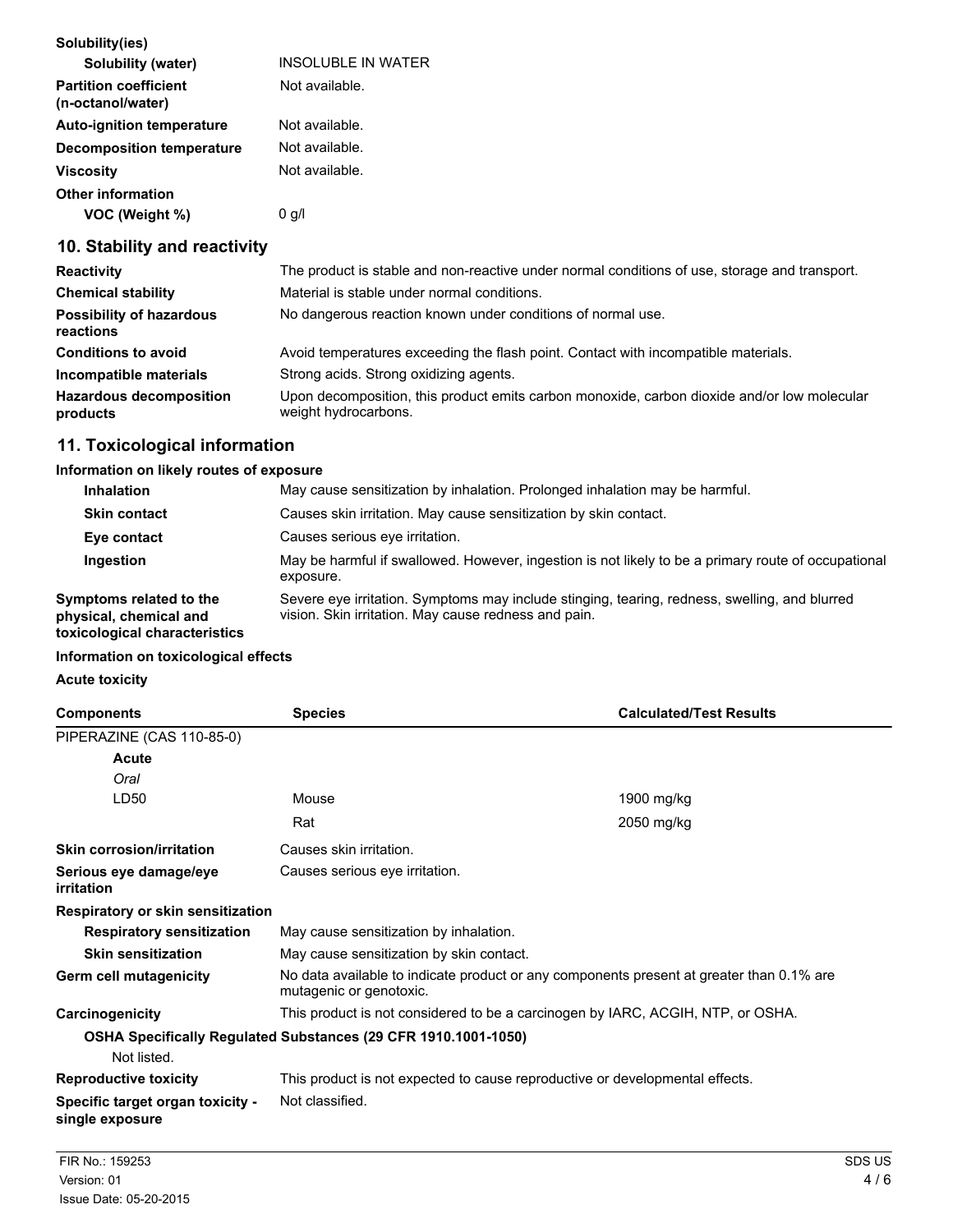| Specific target organ toxicity -<br>repeated exposure                             | Not classified.                                                                                                                                                                                       |
|-----------------------------------------------------------------------------------|-------------------------------------------------------------------------------------------------------------------------------------------------------------------------------------------------------|
| <b>Aspiration hazard</b>                                                          | Not an aspiration hazard.                                                                                                                                                                             |
| <b>Chronic effects</b>                                                            | Prolonged inhalation may be harmful.                                                                                                                                                                  |
| 12. Ecological information                                                        |                                                                                                                                                                                                       |
| <b>Ecotoxicity</b>                                                                | The product is not classified as environmentally hazardous. However, this does not exclude the<br>possibility that large or frequent spills can have a harmful or damaging effect on the environment. |
| Persistence and degradability                                                     | No data is available on the degradability of this product.                                                                                                                                            |
| <b>Bioaccumulative potential</b>                                                  |                                                                                                                                                                                                       |
| Partition coefficient n-octanol / water (log Kow)<br><b>PIPERAZINE</b><br>$-1.17$ |                                                                                                                                                                                                       |
| <b>Mobility in soil</b>                                                           | No data available.                                                                                                                                                                                    |
| Other adverse effects                                                             | No other adverse environmental effects (e.g. ozone depletion, photochemical ozone creation<br>potential, endocrine disruption, global warming potential) are expected from this component.            |
| 13. Disposal considerations                                                       |                                                                                                                                                                                                       |
| <b>Disposal instructions</b>                                                      | Collect and reclaim or dispose in sealed containers at licensed waste disposal site. Dispose of<br>contents/container in accordance with local/regional/national/international regulations.           |
| Local disposal regulations                                                        | Dispose in accordance with all applicable regulations.                                                                                                                                                |
| Hazardous waste code                                                              | The waste code should be assigned in discussion between the user, the producer and the waste<br>disposal company.                                                                                     |
| Waste from residues / unused                                                      | Dispose of in accordance with local regulations. Empty containers or liners may retain some                                                                                                           |

**products** product residues. This material and its container must be disposed of in a safe manner (see: Disposal instructions). **Contaminated packaging** Empty containers should be taken to an approved waste handling site for recycling or disposal. Since emptied containers may retain product residue, follow label warnings even after container is emptied.

### **14. Transport information**

#### **DOT**

#### **<Unspecified>**

Not regulated as dangerous goods.

#### **IATA**

#### **<Unspecified>**

Not regulated as dangerous goods.

#### **IMDG**

**<Unspecified>**

Not regulated as dangerous goods.

**Transport in bulk according to** Not established. **Annex II of MARPOL 73/78 and the IBC Code**

## **15. Regulatory information**

**US federal regulations** This product is a "Hazardous Chemical" as defined by the OSHA Hazard Communication Standard, 29 CFR 1910.1200.

#### **TSCA Section 12(b) Export Notification (40 CFR 707, Subpt. D)**

Not regulated.

**CERCLA Hazardous Substance List (40 CFR 302.4)**

Not listed.

#### **SARA 304 Emergency release notification**

#### Not regulated.

**OSHA Specifically Regulated Substances (29 CFR 1910.1001-1050)**

Not listed.